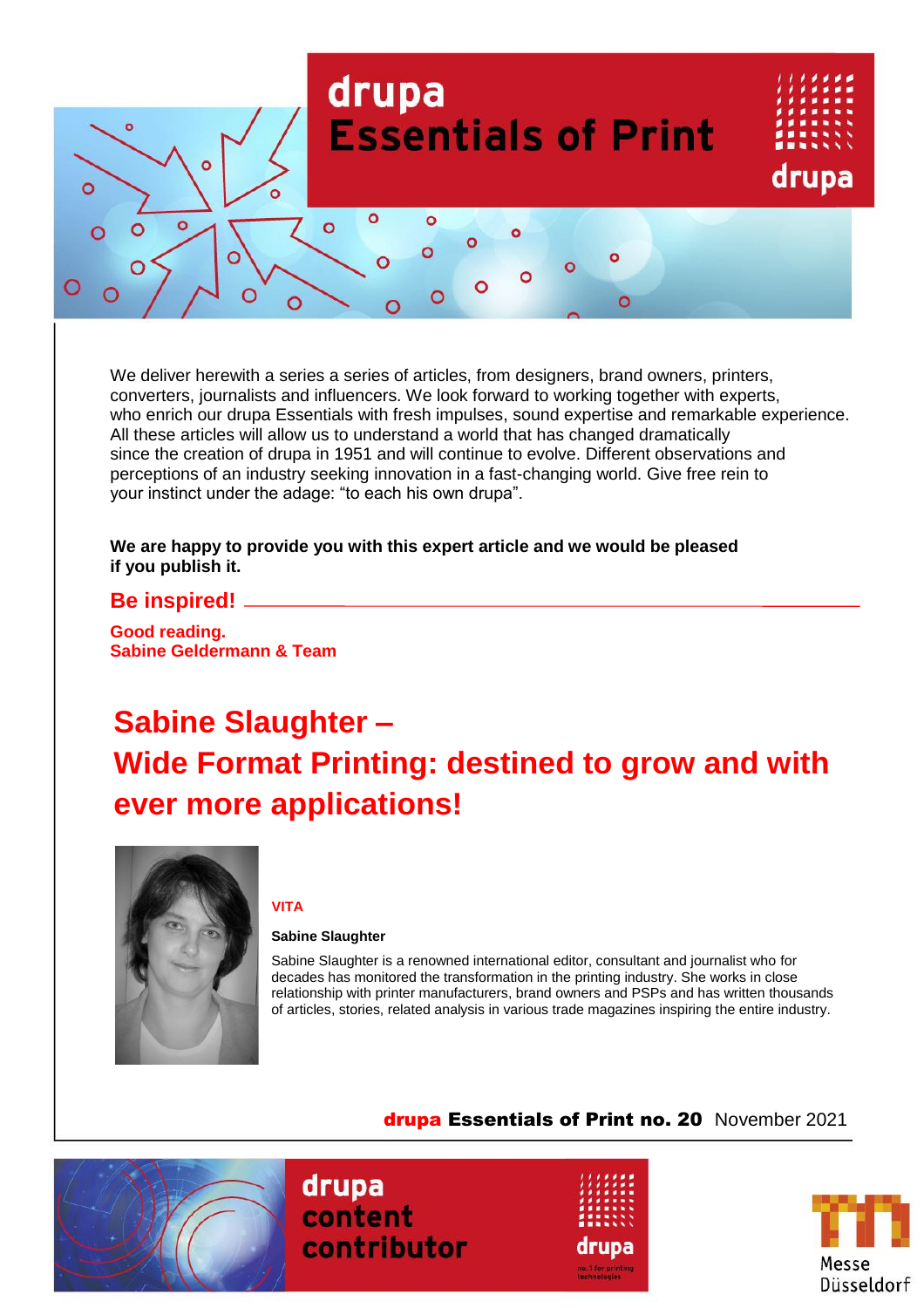## **Sabine Slaughter – Wide Format Printing: destined to grow and with ever more applications!**

The wide and super wide format market has undergone its digital transition while certain analogue printing technologies, such as screenprinting, continue to complement the overall mix offered by large format print service providers (PSPs) to their clients. In this regard, there's clearly still so much to be explored, compared, reviewed etc and that's why drupa 2024 is such an unmissable opportunity. Covid-19 has changed a lot within the printing industry and many new applications, even a new category – Social Distancing Signage – have evolved. All the key manufacturers, such as Canon, Epson, HP, Mimaki, Roland DG, Konica Minolta, Agfa, and many others, will showcase a multitude of applications and their latest developments all aimed at driving new business opportunities for PSPs. Predicted to reach a volume of US\$11.2 billion by 2025 (Markets and Markets), the wide format printing market is mature, but it has certainly not yet reached its heyday.

Hand-painted signage always was a rare sight and is even more so nowadays - if you can find it at all. Developments in digital technologies - starting with the first digital wide format printer introduced in 1999 and presented at drupa 2000 - have since accelerated and come a long way. Even so, for PSPs today there are more and more new feats to be accomplished as client-demand increases for more surprising, more individual means of communication, for faster turnaround and for even more applications to be created. You could say in this sense that inkjet has no limit.

While long print runs are still more viable overall on analogue machinery, they are not being ordered as often as in former times. The digital transition means that more and more applications will become digital and this itself leads to highly specialized wide and super wide printers, many of which will be shown at drupa 2024. Such printers can deal with traditional applications, but more interestingly they enable innovative PSPs to showcase their ability to cater for new and unexpected market-niche jobs. And most of all, to be able to viably produce short runs, personalized and customized projects, even one-offs, that help brand owners to do things not previously possible so that their branding efforts reach their full potential.

Another big growth-factor in this sector is of course the environmental agenda, a global topic that extends far beyond drupa. As the world tries to reduce its negative climate impact, so printer manufacturers, PSPs and moreover the client ordering print (be it in a small or large corporation) are all considering how they can contribute to the environmental imperative. The global pandemic has accelerated these client-driven requirements. Inks and consumables for wide and super wide printing, as well as the printers themselves, will be judged by visitors to drupa 2024 as to how well they fit into this context and into their own print shops. Many brands are willing to pay the extra dollar in order to obtain a more sustainable product, a trend that will continue into the future and which is likely to be reinforced by new regulations. So be sure to check new ink and substrate developments at drupa 2024.

Wide and super wide format printers have been mainly developed to cater to the signage, advertising, marketing and communications industries. However, they can also make an entrance or even a slight dent in other markets thanks to their versatility which enables certain (mainly short run) jobs within the commercial, packaging and label industries, as well as proofing jobs later to be carried out on analogue machinery. Some can even make forays into areas formerly covered by lithographic equipment such as solar, printed electronics, RFID and all kinds of conductive products.



For the digital printing community and those considering entering the large format market, it is important to understand this a market based on a